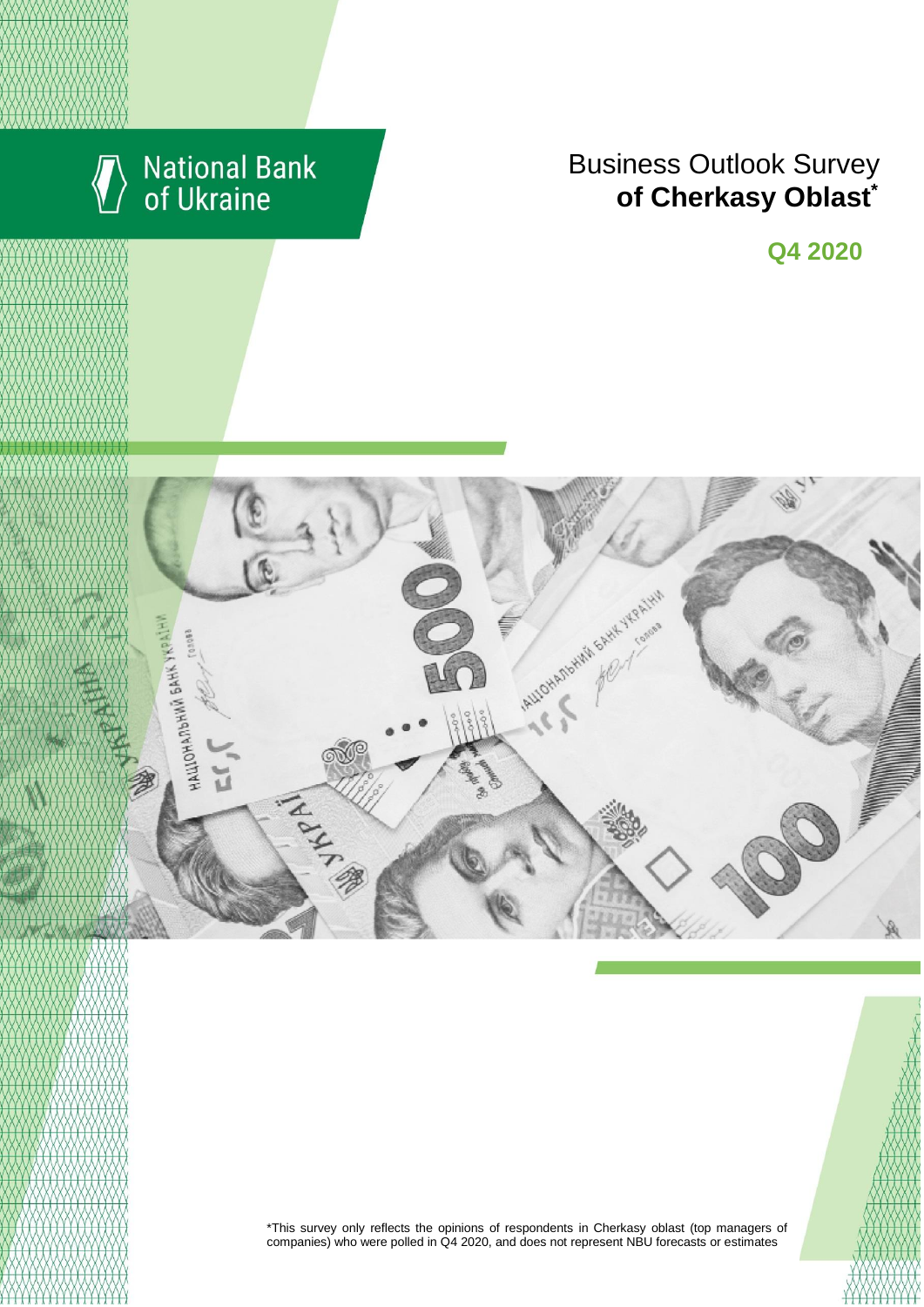**A survey of companies carried out in Cherkasy oblast in Q4 2020 showed that respondents expected a drop in the output of Ukrainian goods and services over the next 12 months on the back of a tighter quarantine. At the same time, they had positive expectations for the performance of their companies over that period.** Respondents reported moderate inflation and higher depreciation expectations.

**The top managers of companies said they expected that over the next 12 months:**

- **the output of Ukrainian goods and services would decrease**: the balance of expectations was (-21.1%) compared to 15.8% in Q3 2020 and (-24.4%) across Ukraine (Figure 1)
- **prices for consumer goods and services would grow moderately:** a total of 72.2% of respondents expected the inflation rate to be lower than 7.5% compared with 68.4% in the previous quarter and 49.2% across Ukraine. Respondents referred to production costs and household income as **the main inflation drivers** (Figure 2)
- **the hryvnia would continue to depreciate more noticeably:** a total of 72.2% of respondents expected the hryvnia to weaken against the US dollar compared with 66.7% in the previous quarter and 87.1% across Ukraine
- **the financial and economic standings of their companies would improve:** the balance of expectations was 11.1% (one of the highest figures across the regions) compared with 29.4% in the previous quarter. Companies across Ukraine expected their financial and economic standings to improve slightly (1.3%) (see Table)
- **total sales would remain unchanged**: the balance of responses was 0.0% compared with 17.6% in Q3 2020. **External sales were expected to increase at a significantly slower pace**: the balance of responses was 16.7% (compared to 40.0% in Q3 2020). Overall, companies across Ukraine expected sales to increase moderately, the balances of responses being 7.1% and 3.8% respectively
- **investment in machinery, equipment and tools would remain unchanged**: the balance of responses was 0.0% compared to 12.5% in the previous quarter. **Investment in construction was expected to decrease**: the balance of responses was (-6.3%) compared with 6.3% in the previous quarter. The balances of responses across Ukraine were 3.8% and (-4.5%) respectively
- **staff numbers at their companies would decrease:** the balance of responses was (-10.5%) compared with 0.0% in Q3 2020 and (-9.9%) across Ukraine (Figure 4)
- **both purchase and selling prices would grow significantly:** the balances of responses were 73.7% and 52.6%, respectively (compared with 73.7% and 44.4% in Q3 2020) (Figure 6). Raw material and supplies prices and wage costs were cited as the main selling price drivers (Figure 7)
- **per-unit production costs and wage costs per staff member would increase at a faster pace**: the balances of responses were 68.8% and 64.7% respectively, compared with 66.7% and 61.1% in Q3 2020 (Figures 4 and 6).

Companies named high energy, raw material and supplies prices, qualified staff shortages and weak demand as **the main drags on their ability to boost production** (the impact of these factors was reported to have increased) (Figure 5).

Respondents expected **their borrowing needs to remain unchanged** in the near future (Figure 8). Half of the respondents who planned to take out corporate loans usually opted for domestic currency loans. Respondents said that lending standards had remained unchanged (Figure 9). Companies cited high loan rates, significant exchange rate fluctuations and collateral requirements as the main factors that deterred them from taking out corporate loans (Figure 10).

A total of **94.7% of respondents** said **they had encountered no difficulties in effecting transactions with funds deposited in bank accounts** (96.9% across Ukraine).

#### **Assessments of financial and economic standings as of the time of the survey** (Figure 3)

- **Companies have assessed their current financial and economic standings as bad** for three quarters in a row**:** the balance of responses was (-10.5%) compared with (-21.1%) in Q3 2020 and (-3.2%) across Ukraine.
- **Stocks of finished goods had decreased and were assessed to be at a level lower than the normal one:** the balance of responses was (-10.0%) compared with 0.0% in Q3 2020.
- **Companies were operating on the verge of their production capacity:** the balance of responses was 0.0% compared with 11.8% in Q3 2020.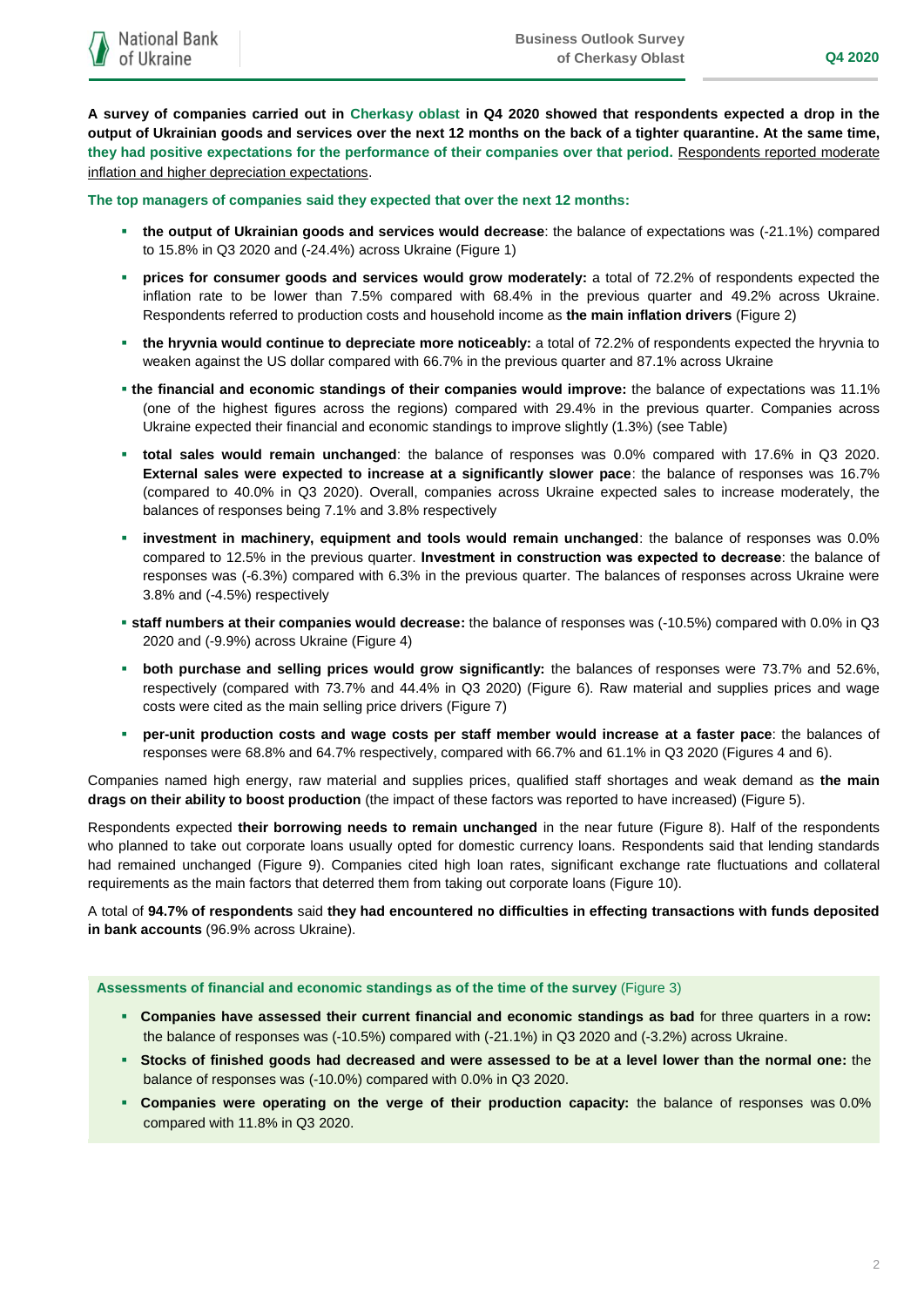#### **Survey Details1,2**



- **Period: 6 November through 1 December 2020.**
- A total of 19 companies were polled.
- A representative sample was generated on the basis of the following economic activities: agriculture and the manufacturing industry.



### **Business Outlook Index for Next 12 Months in Terms of Oblasts<sup>3</sup> , %**

\*a quartile is the v alue of the BOI where an ordered sample is div ided into f our equal-sized subgroups

\*\*a median is the v alue of the BOI in the middle of an ordered sampled where the sample is divided into two equal-sized subgroups

#### **Table. The Business Outlook Index of Companies in Cherkasy Oblast and Its Components**

| <b>Expectations over next 12 months for</b>   | Balances of responses, % |        |                               |       |         |
|-----------------------------------------------|--------------------------|--------|-------------------------------|-------|---------|
|                                               | Q4 19                    | Q1 20  | Q <sub>2</sub> 2 <sub>0</sub> | Q3 20 | Q4 20   |
| Financial and economic standings              | 0.0                      | 11.8   | 16.7                          | 29.4  | 11.1    |
| Total sales                                   | $-15.8$                  | 10.5   | 15.8                          | 17.6  | 0.0     |
| Investment in construction                    | 0.0                      | 0.0    | $-5.9$                        | 6.3   | $-6.3$  |
| Investment in machinery, equipment, and tools | 17.6                     | 7.7    | 0.0                           | 12.5  | 0.0     |
| Staff numbers                                 | $-26.3$                  | $-5.3$ | $-16.7$                       | 0.0   | $-10.5$ |

<sup>1</sup> This sample was generated in proportion to the contribution of each oblast and each economic activity to Ukraine's gross value added.

1

<sup>2</sup> Data for totals and components may be subject to rounding effects.

<sup>&</sup>lt;sup>3</sup> The business outlook index (BOI) is an aggregate indicator for expected business performance over the next 12 months. It is calculated using the balances of respondents' responses regarding changes in the financial and economic standings of their companies and future economic activity.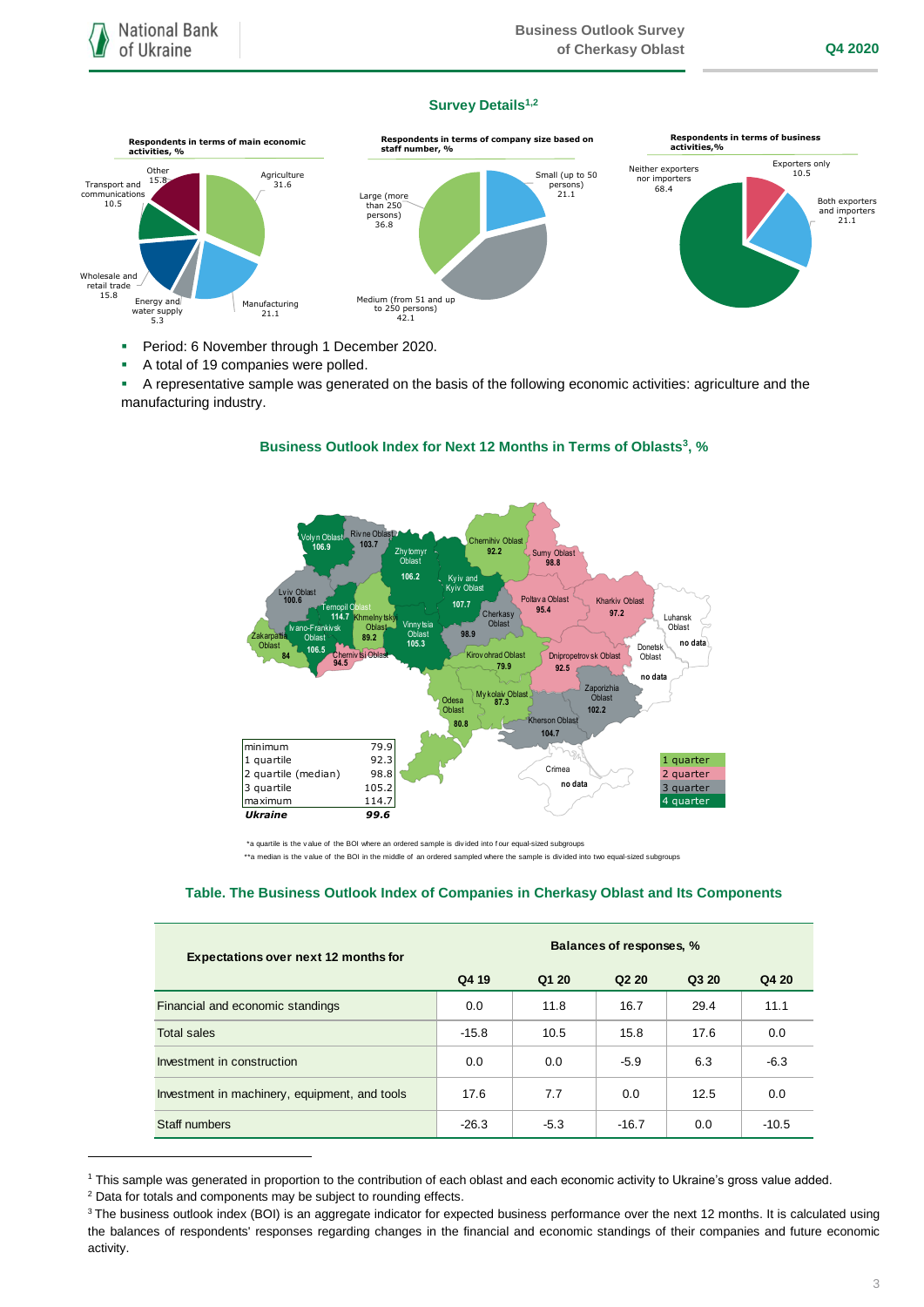#### Figure 1 Figure 2







Figure 3 Figure 4

 $-40$ -30 -20 -10 0 10 20 30 40 Q4 19 Q1 20 Q2 20 Q3 20 Q4 20 **Companies' economic activity as of the time of the survey, balance of responses** Financial and economic standings Finished goods stocks **Unutilized production capacity** 





**Staff level and wage cost expectations for next 12 months, balance of responses**





**Expectations of producer prices for next 12 months, balance of responses**